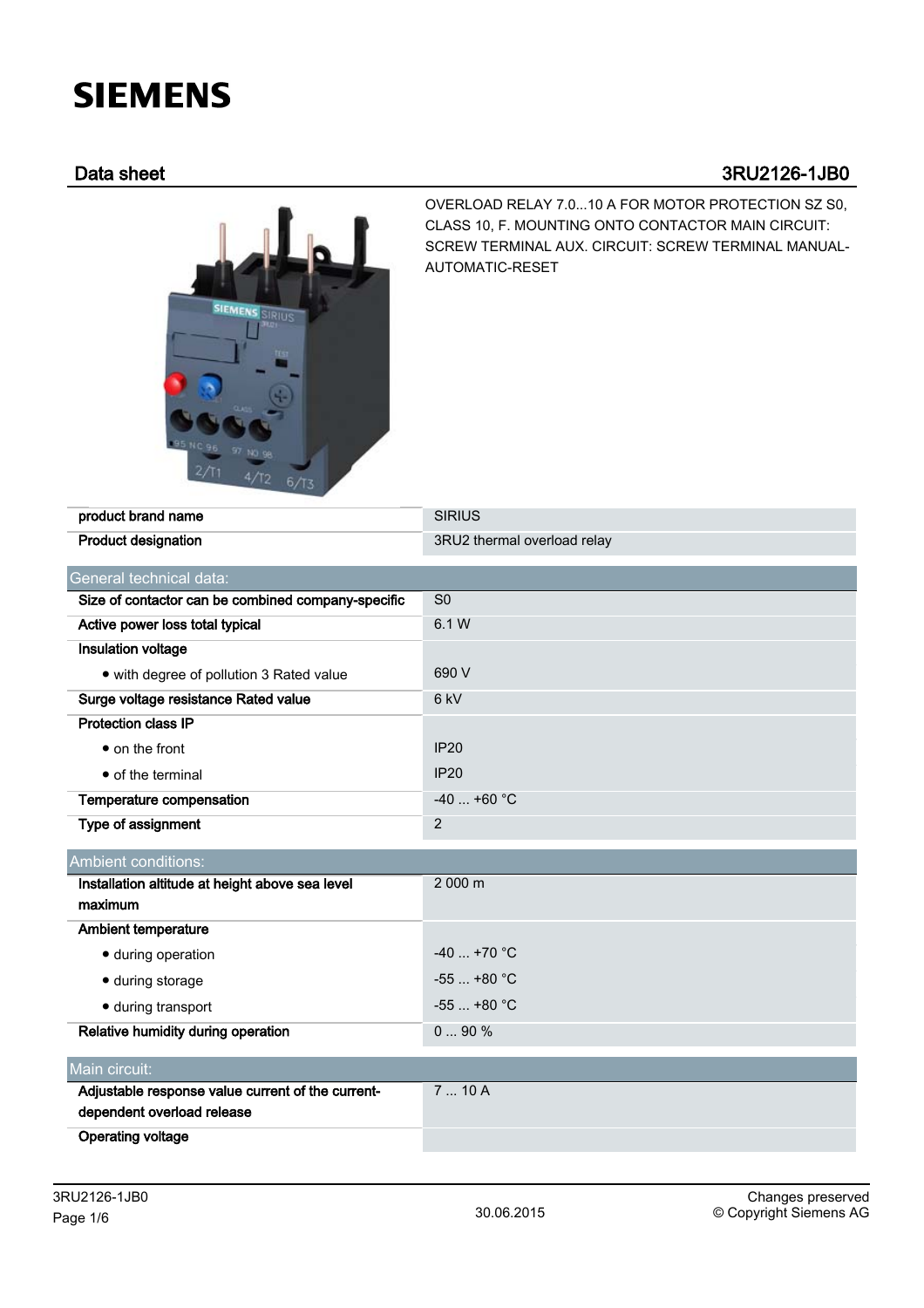| • Rated value                                        | 690 V                       |  |  |  |
|------------------------------------------------------|-----------------------------|--|--|--|
| • at AC-3 Rated value maximum                        | 690 V                       |  |  |  |
| <b>Operating frequency Rated value</b>               | 50  60 Hz                   |  |  |  |
| <b>Operating current Rated value</b>                 | 10 A                        |  |  |  |
| <b>Operating current</b>                             |                             |  |  |  |
| $\bullet$ at AC-3                                    |                             |  |  |  |
| - at 400 V Rated value                               | 10 A                        |  |  |  |
| Auxiliary circuit:                                   |                             |  |  |  |
| Number of NC contacts                                |                             |  |  |  |
| • for auxiliary contacts                             | $\mathbf{1}$                |  |  |  |
| $-$ Note                                             | for contactor disconnection |  |  |  |
| Number of NO contacts                                |                             |  |  |  |
| • for auxiliary contacts                             | $\mathbf{1}$                |  |  |  |
| $-$ Note                                             | for message "Tripped"       |  |  |  |
| Number of CO contacts                                |                             |  |  |  |
| • for auxiliary contacts                             | $\pmb{0}$                   |  |  |  |
| Design of the auxiliary switch                       | integrated                  |  |  |  |
| Operating current of the auxiliary contacts at AC-15 |                             |  |  |  |
| $\bullet$ at 24 V                                    | 3A                          |  |  |  |
| $\bullet$ at 110 V                                   | 3A                          |  |  |  |
| • at 120 V                                           | 3A                          |  |  |  |
| $\bullet$ at 125 V                                   | 3A                          |  |  |  |
| $\bullet$ at 230 V                                   | 2A                          |  |  |  |
| $\bullet$ at 400 V                                   | 1A                          |  |  |  |
| Operating current of the auxiliary contacts at DC-13 |                             |  |  |  |
| $\bullet$ at 24 V                                    | 2A                          |  |  |  |
| $\bullet$ at 110 V                                   | 0.22A                       |  |  |  |
| $\bullet$ at 125 V                                   | 0.22A                       |  |  |  |
| $\bullet$ at 220 V                                   | 0.11A                       |  |  |  |
| Protective and monitoring functions:                 |                             |  |  |  |
| <b>Trip class</b>                                    | CLASS 10                    |  |  |  |
| Design of the overload circuit breaker               | thermal                     |  |  |  |
| UL/CSA ratings:                                      |                             |  |  |  |
| Full-load current (FLA) for three-phase AC motor     |                             |  |  |  |
| • at 480 V Rated value                               | 10 A                        |  |  |  |
| • at 600 V Rated value                               | 10 A                        |  |  |  |
| Contact rating of the auxiliary contacts acc. to UL  | B600 / R300                 |  |  |  |
| Installation/ mounting/ dimensions:                  |                             |  |  |  |
| mounting position                                    | any                         |  |  |  |
| <b>Mounting type</b>                                 | direct mounting             |  |  |  |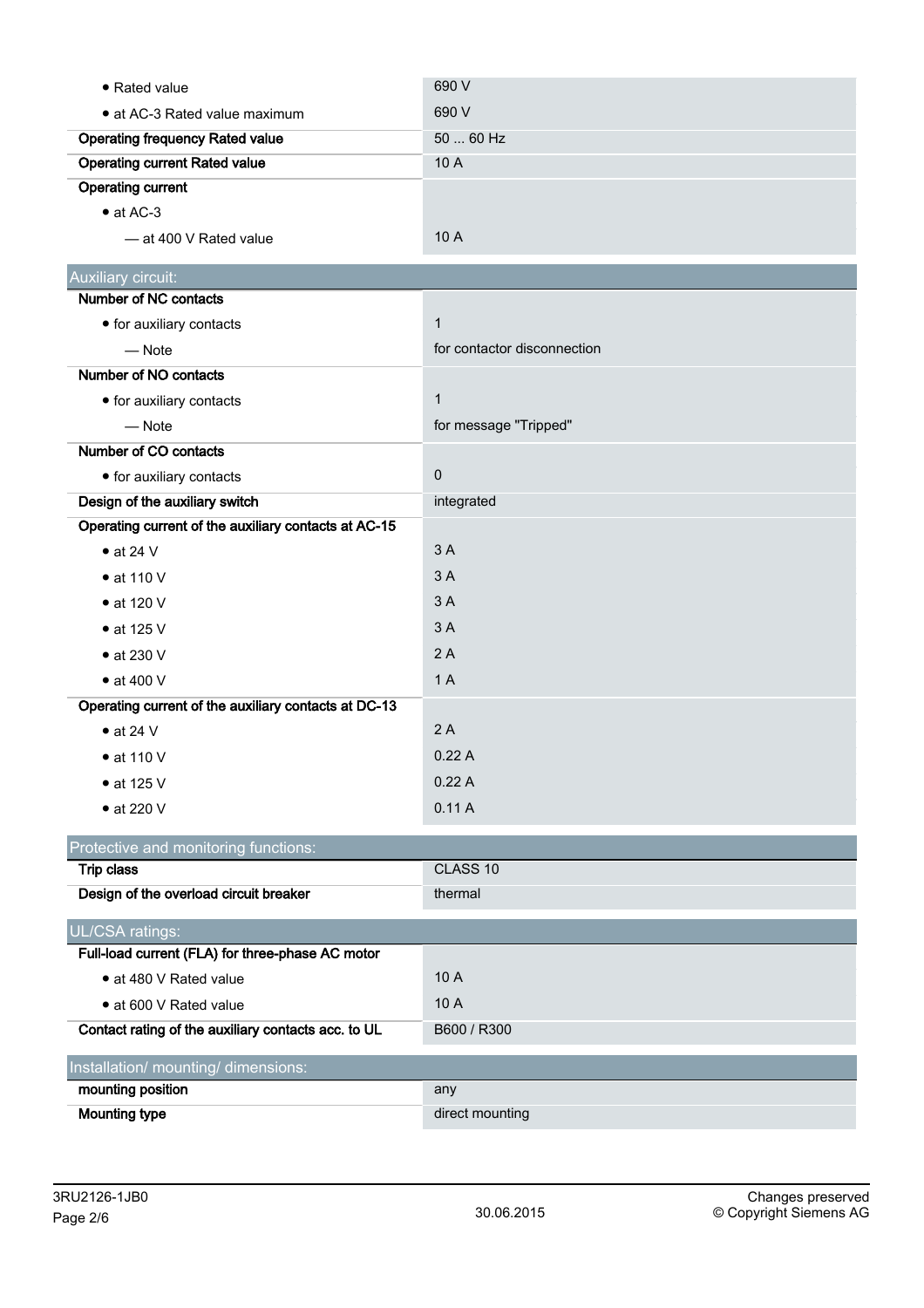| Height                                                    | 85 mm                |  |  |
|-----------------------------------------------------------|----------------------|--|--|
| <b>Width</b>                                              | 45 mm                |  |  |
| Depth                                                     | 85 mm                |  |  |
| <b>Required spacing</b>                                   |                      |  |  |
| • with side-by-side mounting                              |                      |  |  |
| — forwards                                                | $0 \text{ mm}$       |  |  |
| - Backwards                                               | 0 <sub>mm</sub>      |  |  |
| - upwards                                                 | 6 mm                 |  |  |
| - downwards                                               | 6 mm                 |  |  |
| - at the side                                             | 6 mm                 |  |  |
| • for grounded parts                                      |                      |  |  |
| - forwards                                                | 0 <sub>mm</sub>      |  |  |
| - Backwards                                               | 0 <sub>mm</sub>      |  |  |
| - upwards                                                 | 6 mm                 |  |  |
| - at the side                                             | 6 mm                 |  |  |
| - downwards                                               | 6 mm                 |  |  |
| • for live parts                                          |                      |  |  |
| — forwards                                                | 0 <sub>mm</sub>      |  |  |
| - Backwards                                               | $0 \text{ mm}$       |  |  |
| - upwards                                                 | 6 mm                 |  |  |
| - downwards                                               | 6 mm                 |  |  |
| $-$ at the side                                           | 6 mm                 |  |  |
| <b>Connections/ Terminals:</b>                            |                      |  |  |
| <b>Product function</b>                                   |                      |  |  |
| • removable terminal for auxiliary and control<br>circuit | <b>No</b>            |  |  |
| Type of electrical connection                             |                      |  |  |
| • for main current circuit                                | screw-type terminals |  |  |

| • for auxiliary and control current circuit                      | screw-type terminals                                                                  |  |  |
|------------------------------------------------------------------|---------------------------------------------------------------------------------------|--|--|
| Arrangement of electrical connectors for main current<br>circuit | Top and bottom                                                                        |  |  |
| Type of connectable conductor cross-section                      |                                                                                       |  |  |
| $\bullet$ for main contacts                                      |                                                                                       |  |  |
| - single or multi-stranded                                       | $2x$ (1  2,5 mm <sup>2</sup> ), 2x (2,5  10 mm <sup>2</sup> )                         |  |  |
| - finely stranded with core end processing                       | $2x$ (1  2.5 mm <sup>2</sup> ), $2x$ (2.5  6 mm <sup>2</sup> ), 1x 10 mm <sup>2</sup> |  |  |
| $\bullet$ for AWG conductors for main contacts                   | 2x(1612), 2x(148)                                                                     |  |  |
| Type of connectable conductor cross-section                      |                                                                                       |  |  |
| • for auxiliary contacts                                         |                                                                                       |  |  |
| - single or multi-stranded                                       | $2x (0,5  1,5 mm2)$ , $2x (0,75  2,5 mm2)$                                            |  |  |
| - finely stranded with core end processing                       | $2x (0.5  1.5 mm2)$ , $2x (0.75  2.5 mm2)$                                            |  |  |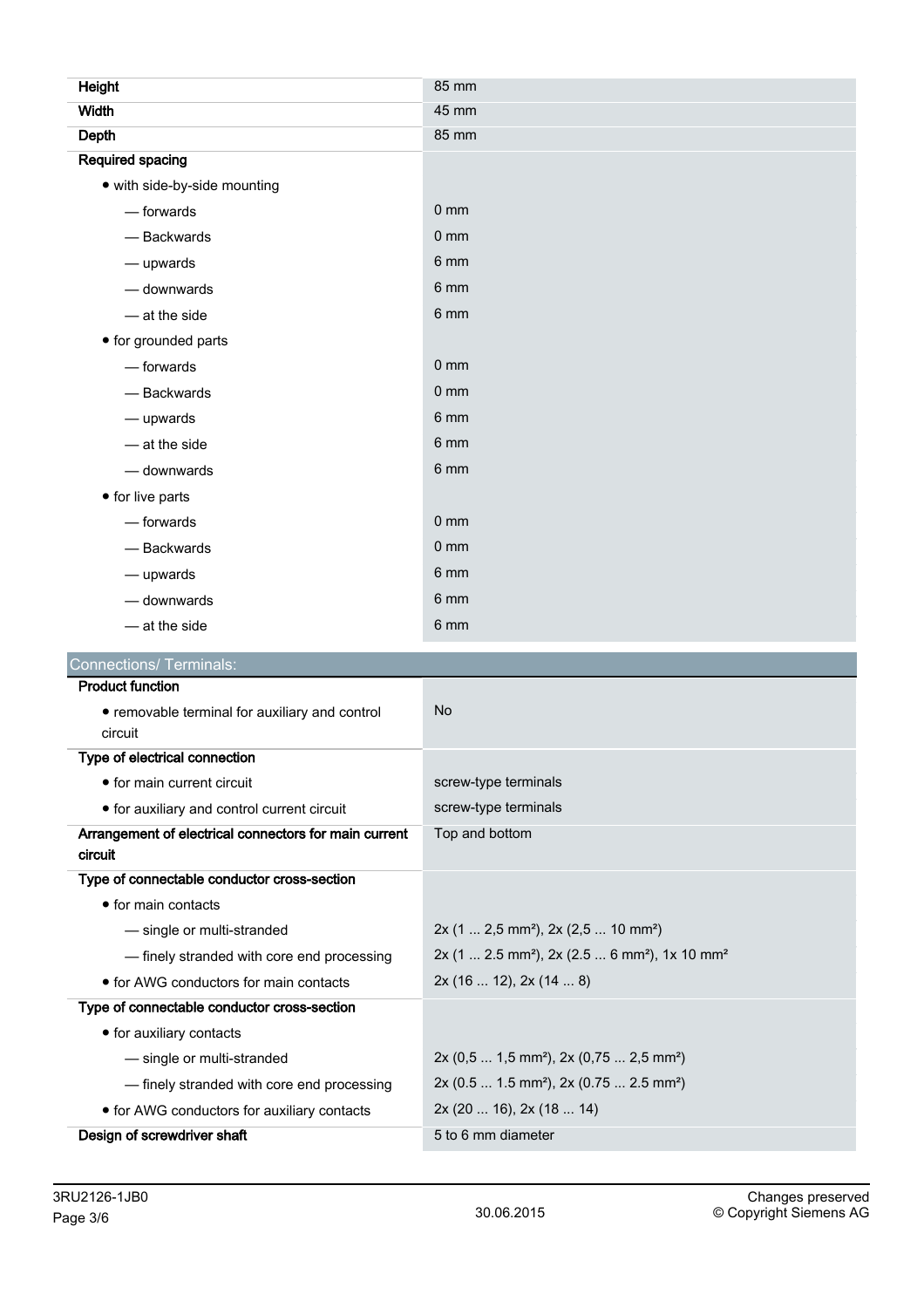| Design of the thread of the connection screw                                 |                                          |             |                |                                      |                                     |  |
|------------------------------------------------------------------------------|------------------------------------------|-------------|----------------|--------------------------------------|-------------------------------------|--|
| • for main contacts                                                          |                                          |             | M <sub>4</sub> |                                      |                                     |  |
|                                                                              | • of the auxiliary and control contacts  |             | M <sub>3</sub> |                                      |                                     |  |
| Safety related data:                                                         |                                          |             |                |                                      |                                     |  |
| Proportion of dangerous failures                                             |                                          |             |                |                                      |                                     |  |
|                                                                              | • with low demand rate acc. to SN 31920  |             | 50 %           |                                      |                                     |  |
|                                                                              | • with high demand rate acc. to SN 31920 |             | 50 %           |                                      |                                     |  |
| MTTF with high demand rate                                                   |                                          | 2 2 8 0 y   |                |                                      |                                     |  |
| T1 value for proof test interval or service life acc. to<br><b>IEC 61508</b> |                                          | 20y         |                |                                      |                                     |  |
| Mechanical data:                                                             |                                          |             |                |                                      |                                     |  |
| Size of overload relay                                                       |                                          |             | S <sub>0</sub> |                                      |                                     |  |
| Display:                                                                     |                                          |             |                |                                      |                                     |  |
| <b>Display version</b>                                                       |                                          |             |                |                                      |                                     |  |
| • for switching status                                                       |                                          |             | Slide switch   |                                      |                                     |  |
| Certificates/ approvals:                                                     |                                          |             |                |                                      |                                     |  |
| <b>General Product Approval</b>                                              |                                          |             |                | For use in<br>hazardous<br>locations | <b>Declaration of</b><br>Conformity |  |
| CCC                                                                          |                                          | FHL         | UL             | ATEX                                 | $\epsilon$<br>EG-Konf.              |  |
| <b>Test Certificates</b>                                                     | <b>Shipping Approval</b>                 |             |                |                                      |                                     |  |
| spezielle<br>Prüfbescheinigunge<br>$\overline{u}$                            | Typprüfbescheinigu<br>ng/Werkszeugnis    | ABS         | VERITAS        | 丁叉<br>DNV<br><b>DNV</b>              | $\mathbb{L} \times$<br>GL           |  |
| <b>Shipping Approval</b>                                                     |                                          |             |                | other                                |                                     |  |
| Lloyd's<br>Register<br>LRS                                                   |                                          | <b>RINA</b> | RMRS           | Umweltbestätigung                    |                                     |  |
|                                                                              |                                          |             |                |                                      |                                     |  |

## Further information

Information- and Downloadcenter (Catalogs, Brochures,…) <http://www.siemens.com/industrial-controls/catalogs>

Industry Mall (Online ordering system) <http://www.siemens.com/industrymall>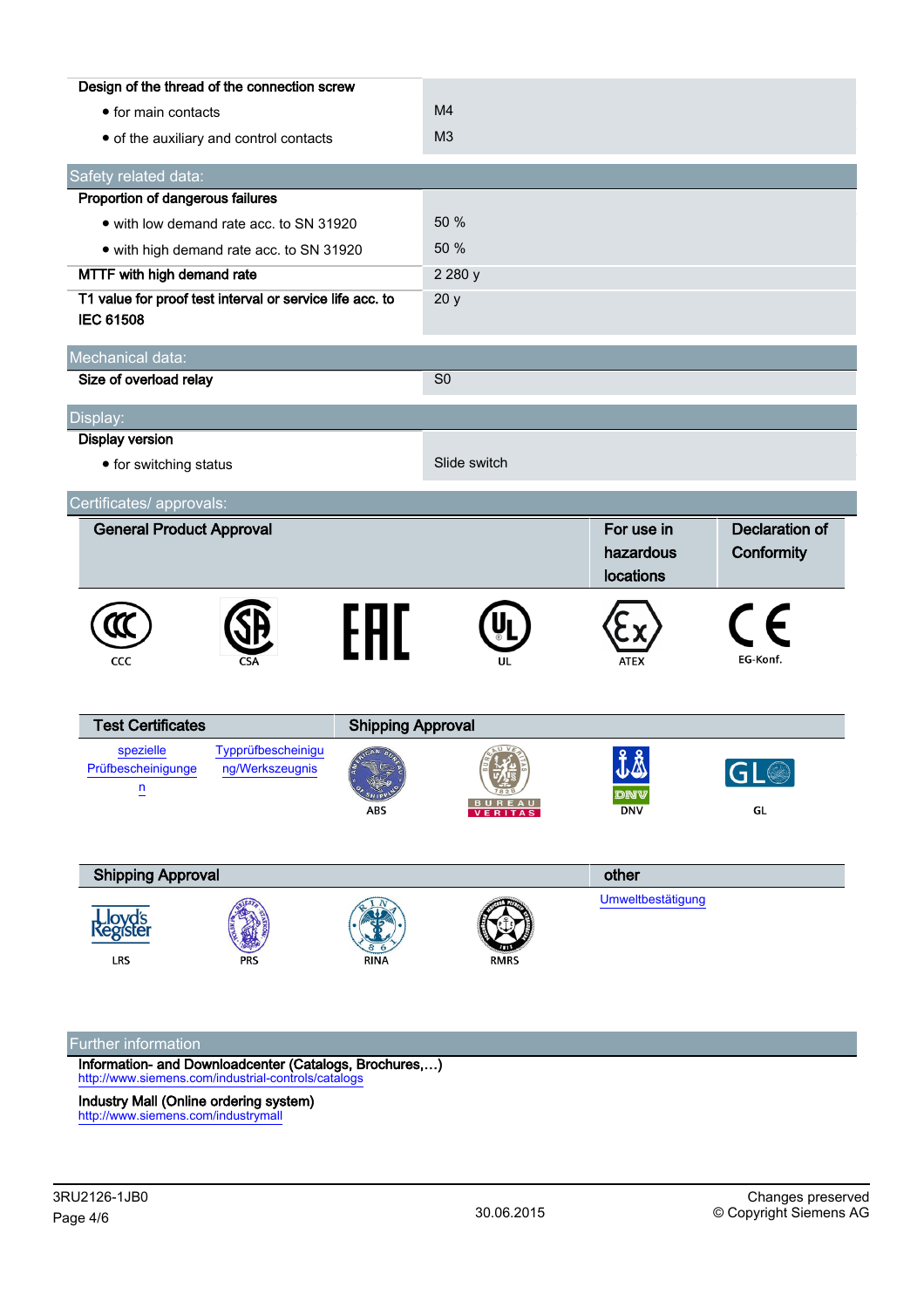### Cax online generator

<http://support.automation.siemens.com/WW/CAXorder/default.aspx?lang=en&mlfb=3RU21261JB0>

Service&Support (Manuals, Certificates, Characteristics, FAQs,...) <https://support.industry.siemens.com/cs/ww/en/ps/3RU21261JB0>

Image database (product images, 2D dimension drawings, 3D models, device circuit diagrams, EPLAN macros, ...) [http://www.automation.siemens.com/bilddb/cax\\_de.aspx?mlfb=3RU21261JB0&lang=en](http://www.automation.siemens.com/bilddb/cax_de.aspx?mlfb=3RU21261JB0&lang=en)